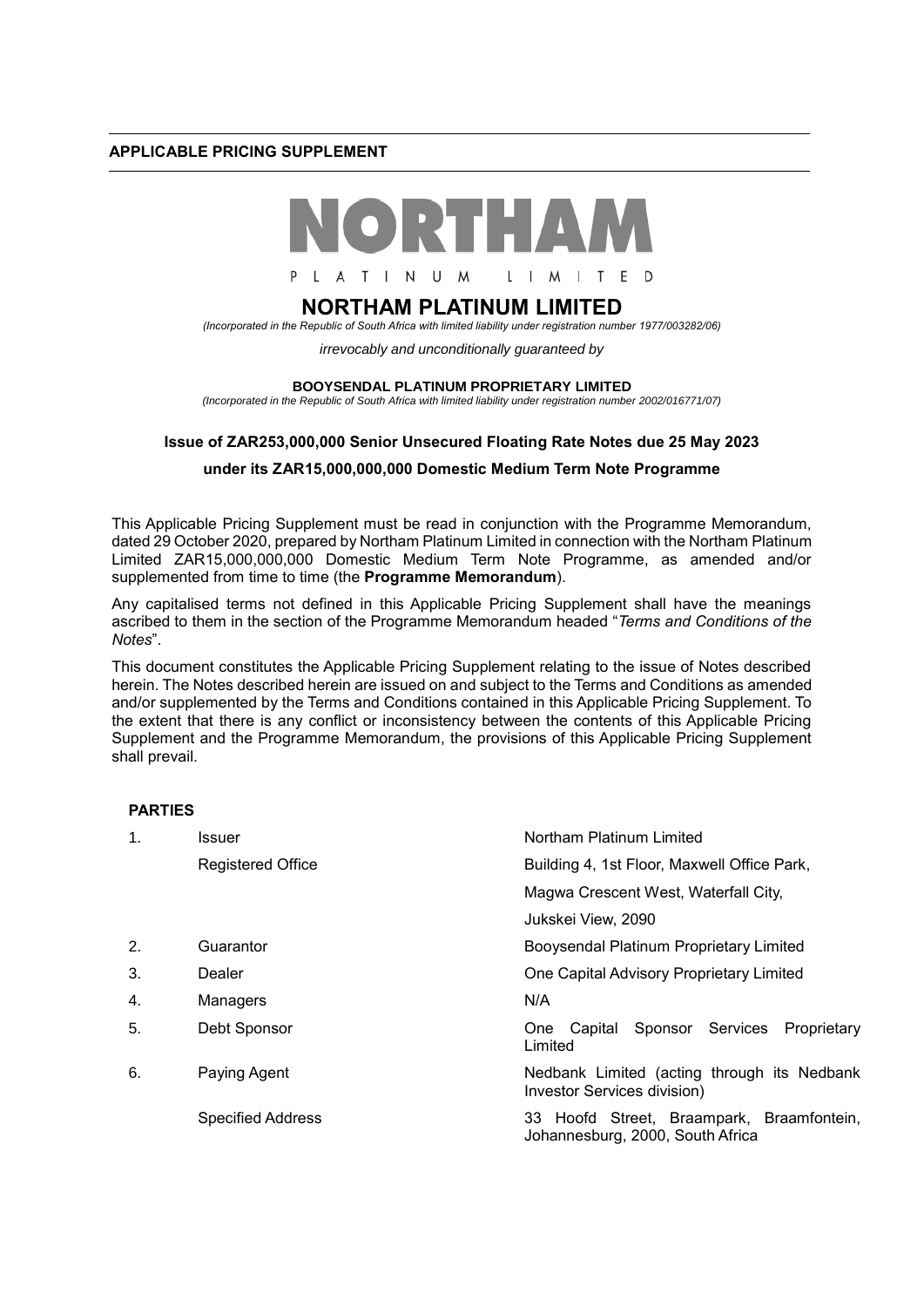| 7.  | <b>Calculation Agent</b>   |                                                                                | Nedbank Limited (acting through its Corporate<br>and Investment Banking division)                                                            |  |  |  |  |  |
|-----|----------------------------|--------------------------------------------------------------------------------|----------------------------------------------------------------------------------------------------------------------------------------------|--|--|--|--|--|
|     | <b>Specified Address</b>   |                                                                                | 135 Rivonia Road, Sandton, 2196, South Africa                                                                                                |  |  |  |  |  |
| 8.  | <b>Transfer Agent</b>      |                                                                                | Nedbank Limited (acting through its Corporate<br>and Investment Banking division)                                                            |  |  |  |  |  |
|     | <b>Specified Address</b>   |                                                                                | 135 Rivonia Road, Sandton, 2196, South Africa                                                                                                |  |  |  |  |  |
| 9.  | <b>Issuer Agent</b>        |                                                                                | Nedbank Limited (acting through its Corporate<br>and Investment Banking division)                                                            |  |  |  |  |  |
|     | <b>Specified Address</b>   |                                                                                | 135 Rivonia Road, Sandton, 2196, South Africa                                                                                                |  |  |  |  |  |
| 10. | Settlement Agent           |                                                                                | Nedbank Limited (acting through its Corporate<br>and Investment Banking division)                                                            |  |  |  |  |  |
|     | <b>Specified Address</b>   |                                                                                | 135 Rivonia Road, Sandton, 2196, South Africa                                                                                                |  |  |  |  |  |
|     |                            | <b>PROVISIONS RELATING TO THE NOTES</b>                                        |                                                                                                                                              |  |  |  |  |  |
| 11. | <b>Status of Notes</b>     |                                                                                | Senior Unsecured                                                                                                                             |  |  |  |  |  |
| 12. | Series Number              |                                                                                | 18                                                                                                                                           |  |  |  |  |  |
| 13. | <b>Tranche Number</b>      |                                                                                | 3                                                                                                                                            |  |  |  |  |  |
| 14. |                            | <b>Aggregate Nominal Amount</b>                                                |                                                                                                                                              |  |  |  |  |  |
|     | (a)                        | <b>Series</b>                                                                  | ZAR1,274,300,000                                                                                                                             |  |  |  |  |  |
|     | (b)                        | Tranche                                                                        | ZAR253,000,000                                                                                                                               |  |  |  |  |  |
| 15. | Interest                   |                                                                                | Interest-bearing                                                                                                                             |  |  |  |  |  |
| 16. |                            | <b>Interest Payment Basis</b>                                                  | <b>Floating Rate</b>                                                                                                                         |  |  |  |  |  |
| 17. | another                    | Automatic/Optional Conversion from one<br>Interest/Redemption/Payment Basis to | N/A                                                                                                                                          |  |  |  |  |  |
| 18. | Form of Notes              |                                                                                | The Notes in this Tranche are listed Notes issued<br>in uncertificated form and held by the CSD                                              |  |  |  |  |  |
| 19. | <b>Issue Date</b>          |                                                                                | 25 November 2020                                                                                                                             |  |  |  |  |  |
| 20. |                            | Nominal Amount per Note                                                        | ZAR1,000,000                                                                                                                                 |  |  |  |  |  |
| 21. |                            | Specified Denomination                                                         | ZAR1,000,000                                                                                                                                 |  |  |  |  |  |
| 22. | <b>Specified Currency</b>  |                                                                                | <b>ZAR</b>                                                                                                                                   |  |  |  |  |  |
| 23. | <b>Issue Price</b>         |                                                                                | 100 percent                                                                                                                                  |  |  |  |  |  |
| 24. | Interest Commencement Date |                                                                                | 25 November 2020                                                                                                                             |  |  |  |  |  |
| 25. | <b>Maturity Date</b>       |                                                                                | 25 May 2023                                                                                                                                  |  |  |  |  |  |
| 26. |                            | Applicable Business Day Convention                                             | <b>Following Business Day</b>                                                                                                                |  |  |  |  |  |
| 27. |                            | <b>Final Redemption Amount</b>                                                 | 100% of Nominal Amount                                                                                                                       |  |  |  |  |  |
| 28. | Last Day to Register       |                                                                                | By 17h00 on 14 August, 14 November,<br>14 February, and 14 May of each year until the<br>Maturity Date or if such day is not a Business Day, |  |  |  |  |  |

Maturity Date or if such day is not a Business Day, the Business Day before each Books Closed Period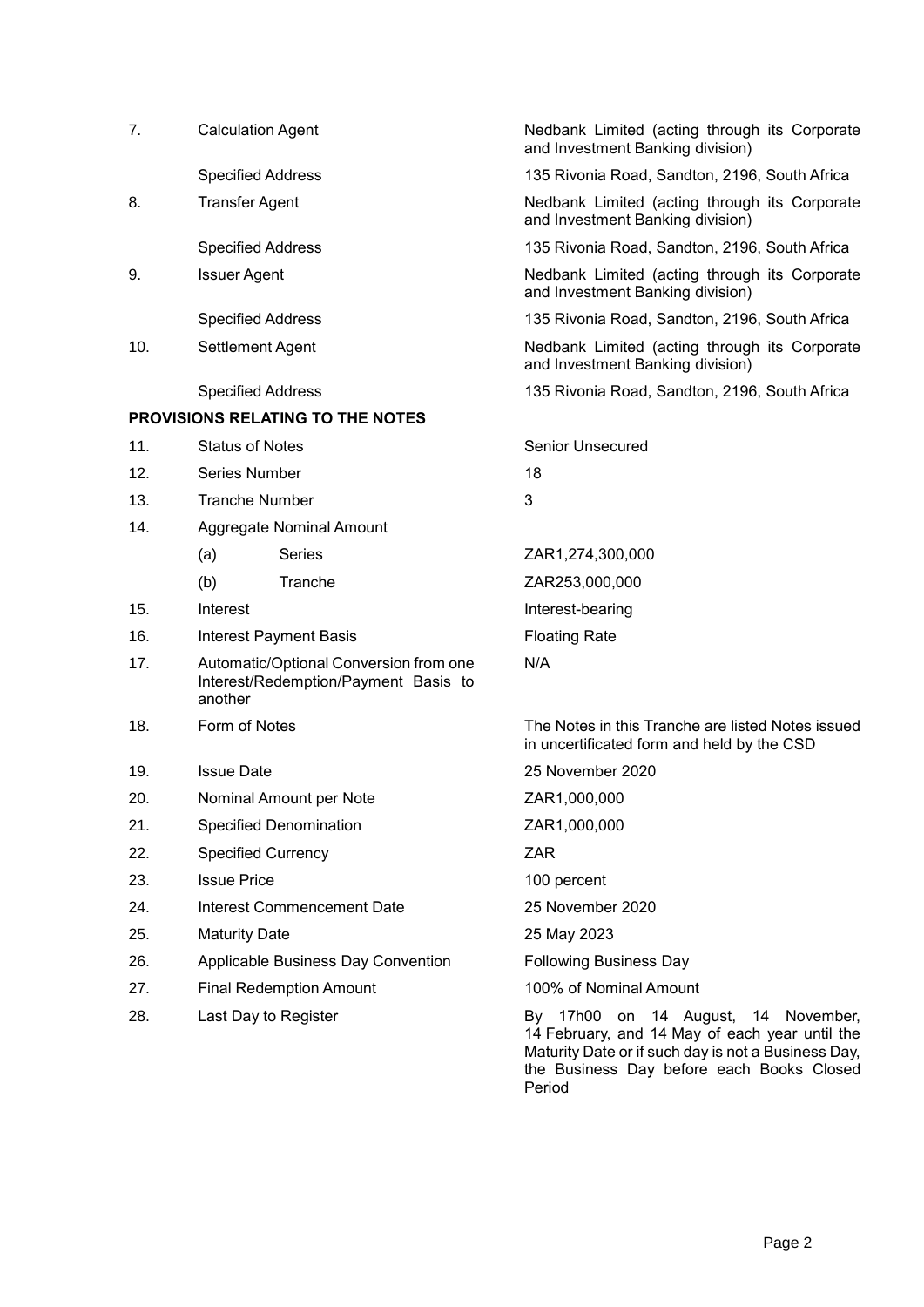| 29.                     |              | <b>Books Closed Period</b>                                                                                                           | The Register will be closed from 15 August to<br>24 August, 15 November to 24 November,<br>15 February to 24 February and 15 May to<br>24 May of each year until the Maturity Date (all<br>dates inclusive), or if any early redemption<br>occurs, 10 Days prior to the actual Redemption<br>Date                                                                                                                                              |  |  |  |  |  |
|-------------------------|--------------|--------------------------------------------------------------------------------------------------------------------------------------|------------------------------------------------------------------------------------------------------------------------------------------------------------------------------------------------------------------------------------------------------------------------------------------------------------------------------------------------------------------------------------------------------------------------------------------------|--|--|--|--|--|
| 30.                     | Default Rate |                                                                                                                                      | 2%                                                                                                                                                                                                                                                                                                                                                                                                                                             |  |  |  |  |  |
| <b>FIXED RATE NOTES</b> |              |                                                                                                                                      | N/A                                                                                                                                                                                                                                                                                                                                                                                                                                            |  |  |  |  |  |
|                         |              | <b>FLOATING RATE NOTES</b>                                                                                                           |                                                                                                                                                                                                                                                                                                                                                                                                                                                |  |  |  |  |  |
| 31.                     | (a)          | Payment<br>Floating<br>Interest<br>Date(s)                                                                                           | 25 August, 25 November, 25 February, and<br>25 May of each year until the Maturity Date or,<br>if such day is not a Business Day, the Business<br>Day on which interest will be paid, as<br>determined in accordance with the Applicable<br><b>Business Day Convention</b>                                                                                                                                                                     |  |  |  |  |  |
|                         | (b)          | Interest Period(s)                                                                                                                   | Each period from, and including, the applicable<br>Floating Interest Payment Date and ending on,<br>but excluding, the following Floating Interest<br>Payment Date, the first Interest Period<br>commences on the Interest Commencement<br>Date and ends on (but excludes) the first<br>Floating Interest Payment Date (each Floating<br>Interest Payment Date is adjusted<br>in<br>accordance with the Applicable Business Day<br>Convention) |  |  |  |  |  |
|                         | (c)          | Definition of Business Day (if<br>different from that set out in<br>Condition 1) (Interpretation)                                    | N/A                                                                                                                                                                                                                                                                                                                                                                                                                                            |  |  |  |  |  |
|                         | (d)          | Minimum Rate of Interest                                                                                                             | N/A                                                                                                                                                                                                                                                                                                                                                                                                                                            |  |  |  |  |  |
|                         | (e)          | Maximum Rate of Interest                                                                                                             | N/A                                                                                                                                                                                                                                                                                                                                                                                                                                            |  |  |  |  |  |
|                         | (f)          | Day Count Fraction                                                                                                                   | Actual/365                                                                                                                                                                                                                                                                                                                                                                                                                                     |  |  |  |  |  |
|                         | (g)          | to the<br>Other terms relating<br>method of calculating<br>interest<br>Fraction,<br>Day<br>Count<br>(e.g.:<br>rounding up provision) | N/A                                                                                                                                                                                                                                                                                                                                                                                                                                            |  |  |  |  |  |
| 32.                     |              | Manner in which the Rate of Interest is to<br>be determined                                                                          | Screen Rate Determination (Reference Rate<br>plus Margin)                                                                                                                                                                                                                                                                                                                                                                                      |  |  |  |  |  |
| 33.                     | Margin       |                                                                                                                                      | 3.75% per annum to be added to the<br>Reference Rate                                                                                                                                                                                                                                                                                                                                                                                           |  |  |  |  |  |
| 34.                     |              | If ISDA Determination                                                                                                                | N/A                                                                                                                                                                                                                                                                                                                                                                                                                                            |  |  |  |  |  |
| 35.                     |              | If Screen Rate Determination                                                                                                         |                                                                                                                                                                                                                                                                                                                                                                                                                                                |  |  |  |  |  |
|                         | (a)          | Reference<br>Rate<br>(including<br>relevant period by reference to<br>which the Rate of Interest is to be<br>calculated)             | 3 month ZAR-JIBAR                                                                                                                                                                                                                                                                                                                                                                                                                              |  |  |  |  |  |
|                         | (b)          | Determination<br>Interest<br>Rate<br>Date(s)                                                                                         | 25 August, 25 November, 25 February, and<br>25 May (or the first Business Day of each<br>Interest Period) of each year until the Maturity<br>Date                                                                                                                                                                                                                                                                                              |  |  |  |  |  |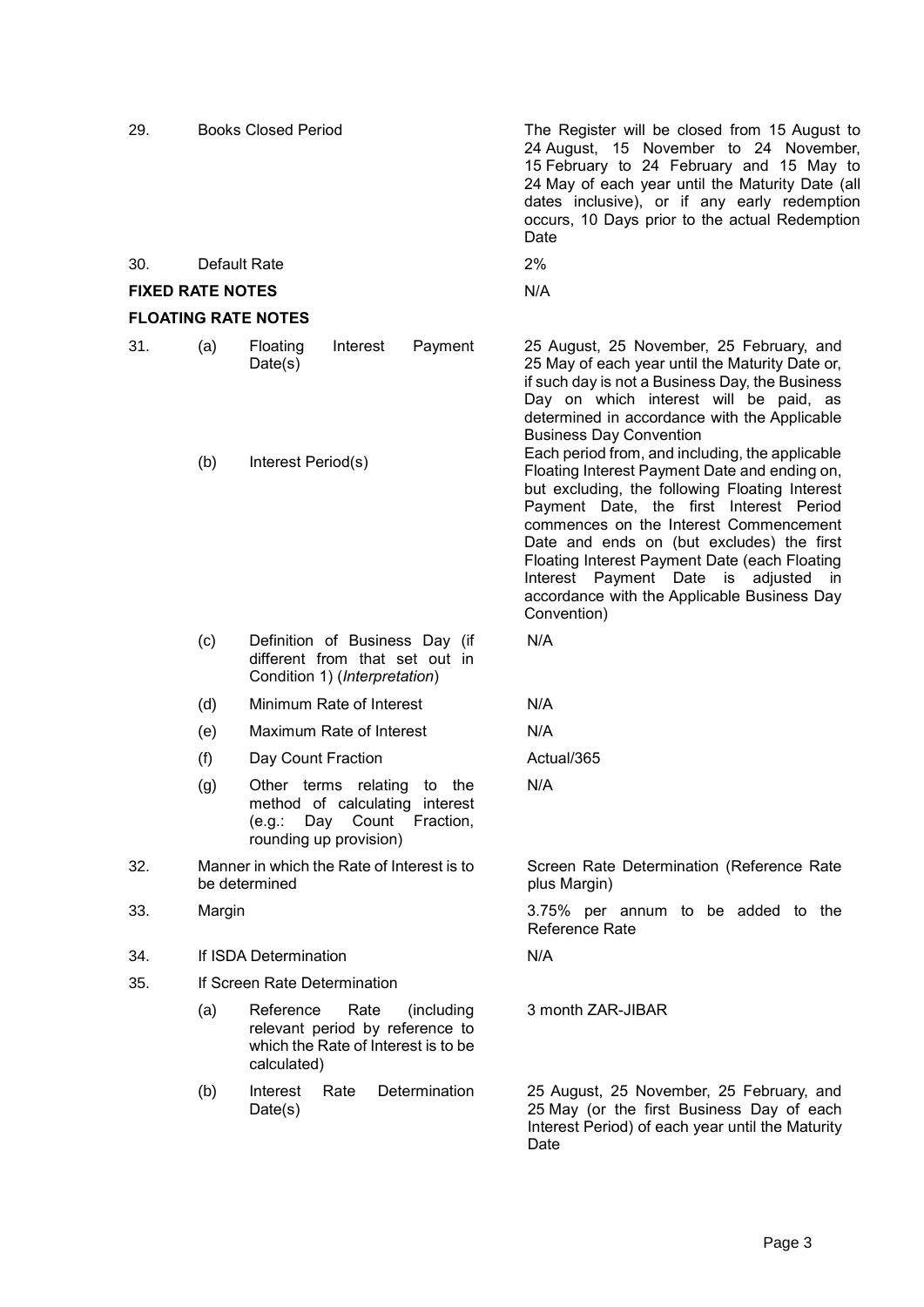|                            | (c)                                                                                                                                                                                                                           | Relevant Screen<br><b>Reference Code</b>        |                     | Page           | and                                     |                                              | ZAR-JIBAR-SAFEX          |                                                                                   |       |       |         |  |
|----------------------------|-------------------------------------------------------------------------------------------------------------------------------------------------------------------------------------------------------------------------------|-------------------------------------------------|---------------------|----------------|-----------------------------------------|----------------------------------------------|--------------------------|-----------------------------------------------------------------------------------|-------|-------|---------|--|
| 36.                        | If Rate of Interest to be calculated<br>otherwise than by ISDA Determination or<br>Screen Rate Determination, insert basis<br>for determining Rate of Interest/Margin/<br>Fallback provisions                                 |                                                 |                     |                |                                         | N/A                                          |                          |                                                                                   |       |       |         |  |
| 37.                        | Calculation<br>calculating<br>interest                                                                                                                                                                                        | Agent                                           | amount of principal | responsible    | for<br>and                              |                                              |                          | Nedbank Limited (acting through its Corporate<br>and Investment Banking division) |       |       |         |  |
| <b>ZERO COUPON NOTES</b>   |                                                                                                                                                                                                                               |                                                 |                     |                |                                         | N/A                                          |                          |                                                                                   |       |       |         |  |
| <b>PARTLY PAID NOTES</b>   |                                                                                                                                                                                                                               |                                                 |                     |                |                                         | N/A                                          |                          |                                                                                   |       |       |         |  |
| <b>INSTALMENT NOTES</b>    |                                                                                                                                                                                                                               |                                                 |                     |                |                                         | N/A                                          |                          |                                                                                   |       |       |         |  |
| <b>MIXED RATE NOTES</b>    |                                                                                                                                                                                                                               |                                                 |                     |                |                                         | N/A                                          |                          |                                                                                   |       |       |         |  |
| <b>INDEX-LINKED NOTES</b>  |                                                                                                                                                                                                                               |                                                 |                     |                |                                         | N/A                                          |                          |                                                                                   |       |       |         |  |
| <b>DUAL CURRENCY NOTES</b> |                                                                                                                                                                                                                               |                                                 |                     | N/A            |                                         |                                              |                          |                                                                                   |       |       |         |  |
|                            |                                                                                                                                                                                                                               | <b>EXCHANGEABLE NOTES</b>                       |                     |                |                                         | N/A                                          |                          |                                                                                   |       |       |         |  |
| <b>OTHER NOTES</b>         |                                                                                                                                                                                                                               |                                                 |                     |                |                                         | N/A                                          |                          |                                                                                   |       |       |         |  |
|                            |                                                                                                                                                                                                                               | <b>PROVISIONS REGARDING REDEMPTION/MATURITY</b> |                     |                |                                         |                                              |                          |                                                                                   |       |       |         |  |
| 38.                        | Redemption at the Option of the Issuer<br>pursuant to Condition 11.3 (Redemption<br>at the Option of the Issuer)                                                                                                              |                                                 |                     |                | No                                      |                                              |                          |                                                                                   |       |       |         |  |
| 39.                        | Redemption at the Option of the Senior<br>Noteholders pursuant to Condition 11.4<br>(Redemption at the Option of the Senior<br>Noteholders)                                                                                   |                                                 |                     |                | No                                      |                                              |                          |                                                                                   |       |       |         |  |
| 40.                        | Redemption in the event of a Change of<br>Control at the election of Noteholders<br>pursuant to Condition 11.5 (Redemption<br>in the event of a Change of Control) or<br>any other terms applicable to a Change<br>of Control |                                                 |                     |                | Yes                                     |                                              |                          |                                                                                   |       |       |         |  |
| 41.                        | Early Redemption Amount(s) payable on<br>redemption for taxation reasons or on<br>Event of Default (if required)                                                                                                              |                                                 |                     |                | N/A                                     |                                              |                          |                                                                                   |       |       |         |  |
| <b>GENERAL</b>             |                                                                                                                                                                                                                               |                                                 |                     |                |                                         |                                              |                          |                                                                                   |       |       |         |  |
| 42.                        | <b>Financial Exchange</b>                                                                                                                                                                                                     |                                                 |                     |                | Interest Rate Market of the JSE Limited |                                              |                          |                                                                                   |       |       |         |  |
| 43.                        | Additional selling restrictions                                                                                                                                                                                               |                                                 |                     | N/A            |                                         |                                              |                          |                                                                                   |       |       |         |  |
| 44.                        | International                                                                                                                                                                                                                 | Numbering (ISIN)                                | <b>Securities</b>   | Identification |                                         |                                              | ZAG000168097             |                                                                                   |       |       |         |  |
| 45.                        | <b>Stock Code</b>                                                                                                                                                                                                             |                                                 |                     | <b>NHM018</b>  |                                         |                                              |                          |                                                                                   |       |       |         |  |
| 46.                        |                                                                                                                                                                                                                               | Stabilising manager                             |                     |                |                                         | N/A                                          |                          |                                                                                   |       |       |         |  |
| 47.                        |                                                                                                                                                                                                                               | Provisions relating to stabilisation            |                     |                |                                         | N/A                                          |                          |                                                                                   |       |       |         |  |
| 48.                        |                                                                                                                                                                                                                               | Method of distribution                          |                     |                |                                         |                                              | <b>Private Placement</b> |                                                                                   |       |       |         |  |
| 49.                        |                                                                                                                                                                                                                               | Credit Rating assigned to the Issuer            |                     |                |                                         | Long                                         | Term:                    | $A(za)$ ,<br>issue date 7 October 2020                                            | Short | Term: | A1(za); |  |
| 50.                        |                                                                                                                                                                                                                               | <b>Applicable Rating Agency</b>                 |                     |                |                                         | Global Credit Rating Co. Proprietary Limited |                          |                                                                                   |       |       |         |  |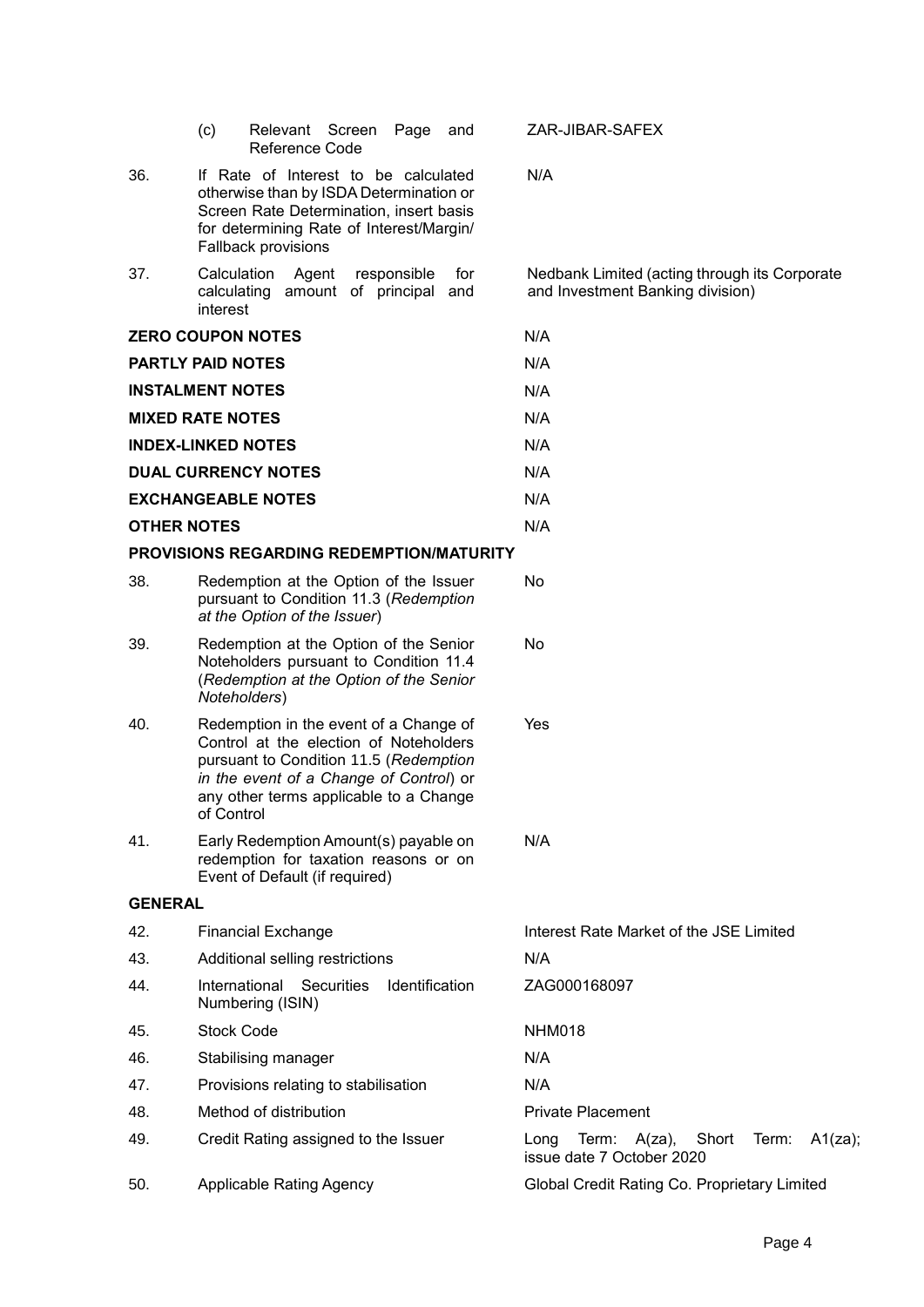- 51. Governing law (if the laws of South Africa are not applicable) N/A
- 52. Other provisions This Tranche of Notes will be guaranteed under the Programme Memorandum.

### **DISCLOSURE REQUIREMENTS IN TERMS OF PARAGRAPH 3(5) OF THE COMMERCIAL PAPER REGULATIONS IN RELATION TO THIS ISSUE OF NOTES**

53. Paragraph 3(5)(a)

The "*ultimate borrower*" (as defined in the Commercial Paper Regulations) is the Issuer.

## 54. Paragraph 3(5)(b)

The Issuer is a going concern and can in all circumstances be reasonably expected to meet its commitments under the Notes.

#### 55. Paragraph 3(5)(c)

The auditor of the Issuer is Ernst & Young Incorporated.

#### 56. Paragraph 3(5)(d)

As at the date of this issue:

- (i) the Issuer has issued ZAR7,131,615,839 (inclusive of this issue of Notes, the NHM011 Notes, the NHM014 Notes, the NHM016 Notes, the NHM019 Notes and the NHM020 Notes, all issuing on the same date) in Commercial Paper (as defined in the Commercial Paper Regulations); and
- (ii) the Issuer estimates that it may issue ZAR670,000,000 (exclusive of this issue of Notes, the NHM011 Notes, the NHM014 Notes, the NHM016 Notes, the NHM019 Notes and the NHM020 Notes, all issuing on the same date) of additional Commercial Paper during the current financial year, ending 30 June 2021.

## 57. Paragraph 3(5)(e)

All information that may reasonably be necessary to enable the investor to ascertain the nature of the financial and commercial risk of its investment in the Notes is contained in the Programme Memorandum and this Applicable Pricing Supplement.

#### 58. Paragraph 3(5)(f)

As at the date of this Applicable Pricing Supplement, there has been no material adverse change in the Issuer's financial position since the date of its last audited annual financial statements.

## 59. Paragraph 3(5)(g)

The Notes issued will be listed.

## 60. Paragraph 3(5)(h)

The funds to be raised through the issue of the Notes are to be used by the Issuer for its general corporate purposes.

61. Paragraph 3(5)(i)

The obligations of the Issuer in respect of the Notes are unsecured, but guaranteed by the Guarantor.

62. Paragraph 3(5)(j)

Ernst & Young Incorporated, the statutory auditors of the Issuer, have confirmed that nothing has come to their attention to indicate that this issue of Notes issued under the Programme does not comply in all material respects with the relevant provisions of the Commercial Paper Regulations.